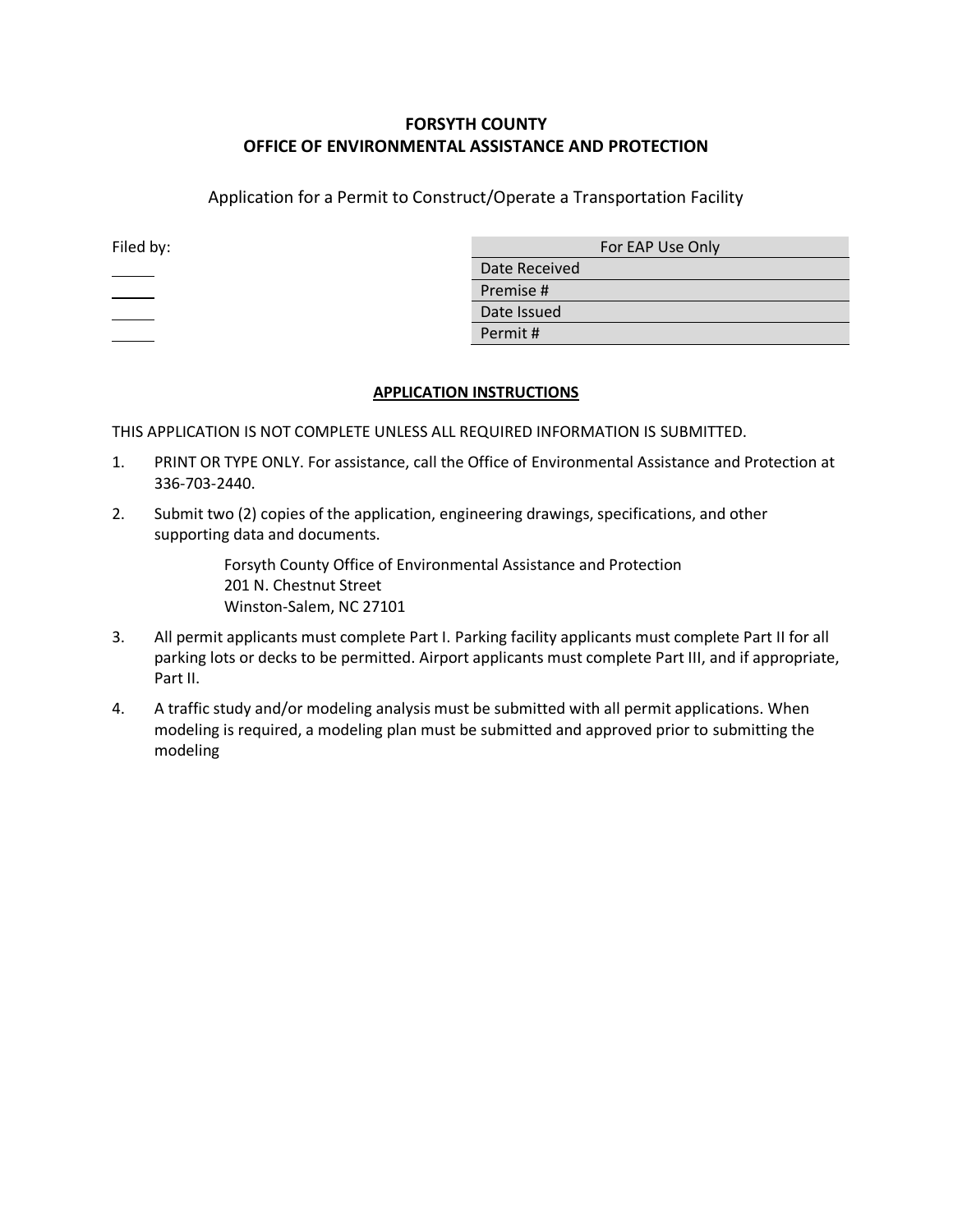## PART I - TRANSPORTATION FACILITY PERMIT APPLICATION-GENERAL INFORMATION

|                                        | PLEASE TYPE OR PRINT<br>Date: 01/02/2013                                                                                                                                                                                                                                                                                                                                                                                                                           |                                                                                                                                                                                                                             | <b>Site Location</b><br>Lat: and the set of the set of the set of the set of the set of the set of the set of the set of the set of the set of the set of the set of the set of the set of the set of the set of the set of the set of the set of the<br>Long: |          |          |                                                                                             |  |
|----------------------------------------|--------------------------------------------------------------------------------------------------------------------------------------------------------------------------------------------------------------------------------------------------------------------------------------------------------------------------------------------------------------------------------------------------------------------------------------------------------------------|-----------------------------------------------------------------------------------------------------------------------------------------------------------------------------------------------------------------------------|----------------------------------------------------------------------------------------------------------------------------------------------------------------------------------------------------------------------------------------------------------------|----------|----------|---------------------------------------------------------------------------------------------|--|
| 1)                                     |                                                                                                                                                                                                                                                                                                                                                                                                                                                                    | Permittee (Responsible Individual, Owner of Installation or development)                                                                                                                                                    |                                                                                                                                                                                                                                                                |          |          |                                                                                             |  |
|                                        |                                                                                                                                                                                                                                                                                                                                                                                                                                                                    | Facility Name (Company, Establishment, Town, Etc.)                                                                                                                                                                          |                                                                                                                                                                                                                                                                |          |          |                                                                                             |  |
| 3)                                     |                                                                                                                                                                                                                                                                                                                                                                                                                                                                    |                                                                                                                                                                                                                             |                                                                                                                                                                                                                                                                |          |          | Forsyth<br>County<br>(Area Code)Phone<br>(Area Code)Phone<br>(Area Code)Phone<br>01/02/2013 |  |
|                                        |                                                                                                                                                                                                                                                                                                                                                                                                                                                                    | Site Location (St/Rd./Hwy)                                                                                                                                                                                                  | City                                                                                                                                                                                                                                                           |          | Zip Code |                                                                                             |  |
| 2)<br>4)<br>5)<br>6)<br>7)<br>8)<br>9) |                                                                                                                                                                                                                                                                                                                                                                                                                                                                    | Mailing Address (P.O. Box/St/Rd/Hwy)                                                                                                                                                                                        |                                                                                                                                                                                                                                                                |          |          |                                                                                             |  |
|                                        | City                                                                                                                                                                                                                                                                                                                                                                                                                                                               |                                                                                                                                                                                                                             | <b>State</b>                                                                                                                                                                                                                                                   | Zip Code |          |                                                                                             |  |
|                                        |                                                                                                                                                                                                                                                                                                                                                                                                                                                                    | <b>Company Contact</b>                                                                                                                                                                                                      | Title                                                                                                                                                                                                                                                          |          |          |                                                                                             |  |
|                                        |                                                                                                                                                                                                                                                                                                                                                                                                                                                                    | Air Quality Analysis Contact                                                                                                                                                                                                |                                                                                                                                                                                                                                                                |          |          |                                                                                             |  |
|                                        |                                                                                                                                                                                                                                                                                                                                                                                                                                                                    | Description of Application<br>Alteration/addition to existing facility or development<br>Ownership change of existing installation or development<br>New installation or development (to be constructed)<br>Other (specify) |                                                                                                                                                                                                                                                                |          |          |                                                                                             |  |
|                                        | Include the following information with the permit application and facility data supplement(s):                                                                                                                                                                                                                                                                                                                                                                     |                                                                                                                                                                                                                             |                                                                                                                                                                                                                                                                |          |          |                                                                                             |  |
|                                        | (a)<br>A dimension drawing of the installation or development showing vehicle entrance and<br>exit orientations and stop/yielding conditions.                                                                                                                                                                                                                                                                                                                      |                                                                                                                                                                                                                             |                                                                                                                                                                                                                                                                |          |          |                                                                                             |  |
|                                        | (b)<br>Current and projected (project completion) maps of local streets, expressways,<br>freeways, stop/yielding conditions, parking facilities and sensitive areas (discrete<br>receptor locations such as day care centers, recreational parks, retirement homes)<br>within a minimum of a one half mile radius of the proposed site, including all<br>intersections. Indicate direction of north by arrow and include overlay of modeling<br>coordinate system. |                                                                                                                                                                                                                             |                                                                                                                                                                                                                                                                |          |          |                                                                                             |  |
|                                        | Modeling analysis and/or traffic study analysis to demonstrate compliance with the<br>(c)<br>National Ambient Air Quality Standard for carbon monoxide. Contact the Forsyth<br>County Office of Environmental Assistance and Protection for more information.                                                                                                                                                                                                      |                                                                                                                                                                                                                             |                                                                                                                                                                                                                                                                |          |          |                                                                                             |  |
|                                        |                                                                                                                                                                                                                                                                                                                                                                                                                                                                    | Complete all applicable facility data supplements.                                                                                                                                                                          |                                                                                                                                                                                                                                                                |          |          |                                                                                             |  |
|                                        |                                                                                                                                                                                                                                                                                                                                                                                                                                                                    |                                                                                                                                                                                                                             |                                                                                                                                                                                                                                                                |          |          |                                                                                             |  |
|                                        |                                                                                                                                                                                                                                                                                                                                                                                                                                                                    | Signature of responsible person or company official                                                                                                                                                                         |                                                                                                                                                                                                                                                                |          | Date     |                                                                                             |  |

10)

Name (Type or Print) of person signing Title (Area Code) Phone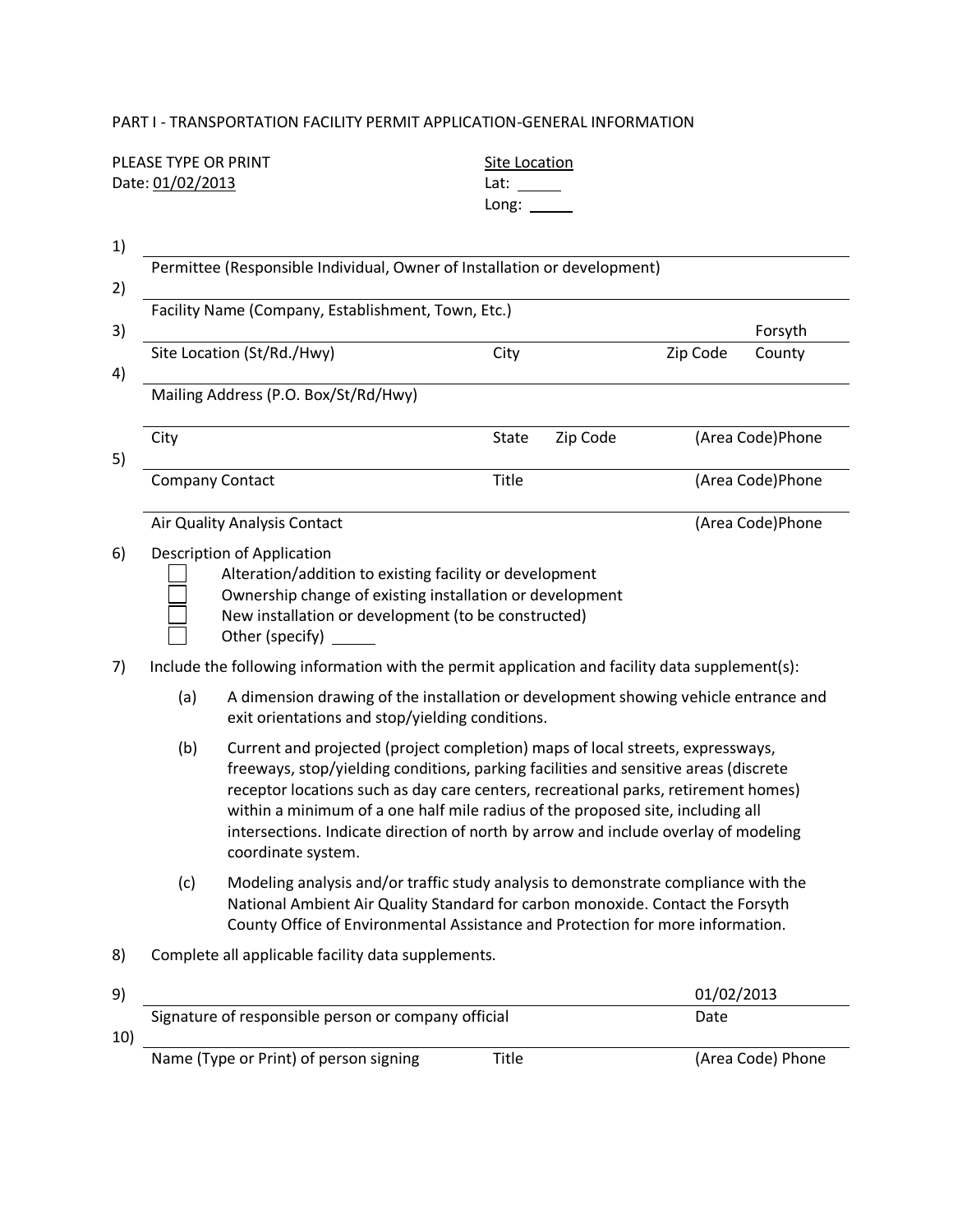PART II - PARKING FACILITY SUPPLEMENT

*Note: Fill out a separate data sheet for each parking deck or lot to be permitted.* 

| 1) |                                |                                                            |          |          |                   |
|----|--------------------------------|------------------------------------------------------------|----------|----------|-------------------|
|    |                                | <b>Facility Name or ID Number</b>                          |          |          |                   |
| 2) |                                |                                                            |          |          |                   |
|    |                                | Description of Operation and Primary Usage                 |          |          |                   |
| 3) |                                |                                                            |          |          |                   |
|    |                                | <b>Technical Contact</b>                                   | Title    |          | (Area Code) Phone |
| 4) |                                |                                                            |          |          |                   |
|    |                                | <b>Construction Start Date</b>                             |          |          |                   |
| 5) |                                |                                                            |          |          |                   |
|    |                                | <b>Operation Start Date</b>                                |          |          |                   |
| 6) |                                | Type of Parking Facility:                                  | Open Lot |          | Parking Deck      |
| 7) |                                | <b>Operation Data</b>                                      |          | Existing | Proposed*         |
|    |                                | (a) Hours per day of operation                             |          |          |                   |
|    |                                | (b) Busiest hour(s) of the day                             |          |          |                   |
|    | (c) Busiest day(s) of the year |                                                            |          |          |                   |
|    |                                | (d) Number of vehicles entering or leaving (per peak hour) |          |          |                   |
| 8) |                                | Parking Facility Data                                      |          | Existing | Proposed*         |
|    | (a)                            | Number of levels                                           |          |          |                   |
|    | (b)                            | Parking capacity (total spaces)                            |          |          |                   |
|    |                                | (Note all loyals bolow ground loyal)                       |          |          |                   |

(Note all levels below ground level)

|               |                                                         | Existing | Proposed* |
|---------------|---------------------------------------------------------|----------|-----------|
|               | elevation                                               | # spaces | # spaces  |
| Level 1 I/Lot |                                                         |          |           |
| Level 2       |                                                         |          |           |
| Level 3       |                                                         |          |           |
| Level 4       |                                                         |          |           |
| Level 5       |                                                         |          |           |
| Level 6       |                                                         |          |           |
| Level 7       |                                                         |          |           |
| Level 8       |                                                         |          |           |
| Level 9       |                                                         |          |           |
| Level 10      |                                                         |          |           |
|               |                                                         |          |           |
|               |                                                         |          |           |
|               | size $(rt^2)$<br>Number of exits<br>Number of entrances |          |           |

\* proposed should include existing and new additions

(c)<br>(d)